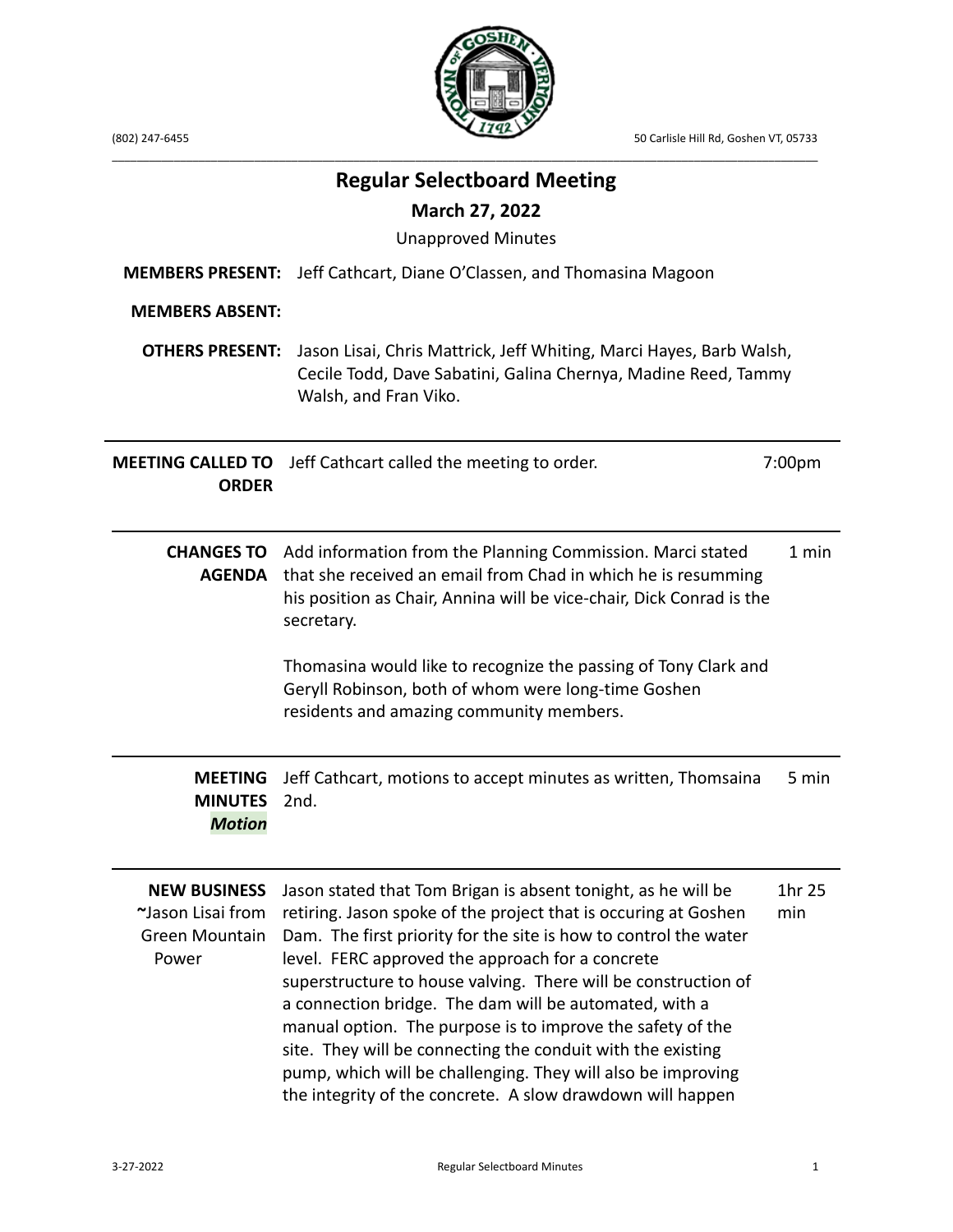

this April, weather permitting. The intent will be to start working shortly after. The bulk of the trucking was done last summer, but some equipment will be needed this year, such as a crane. There will be about ten people working on site. Jeff Cathcart inquired about the size of the crane, Jason stated it will be large but distribution on the trailer will help with less damage to the road. There will be bridge elements to come in resulting in considerable road travel for this. Thomasina inquired about a work timeline. Jason stated that April 12th will be the gravity drawdown. Late May, depending on roads posted, they will bring in needed equipment, then remomobilizing by June 1st. Concrete connection between conduit and existing structure is to begin in July. Refilling the dam and restoration of the area is scheduled for September 15th. The hope is to be out of there by the end of September. Jeff Cathcart inquired about the projected end date for 2026. Jason stated there will be other projects that will occur in addition to what happens this year. The spillway is scheduled to be worked on later, but there will be a couple of years between this project and the beginning of the next project. Jeff Cathcart inquired about public use for swimming and fishing. Jason said this work is important for safety, this year the dam will be closed, however when they work on the spillway there will be public access. Jeff Whiting stated that three years ago, this project was proposed with an end date, now this is extended, this is an upset to a major recreation site. Jason sympathized with the concern and acknowledges the recreation site, however he stated it is a matter of safety and is to be prioritized over recreation. The age of the dam and the high flood risk makes this site necessary for changes for safety of the area. Thomasina inquired what FERC stands for, Jason stated it is Federal Energy Regulatory Commission. Thomasina inquired about what the spillway will look like as she takes pictures there and aesthetics is important. Jason stated that there will be a difference with the way the dam will look. Jeff Whiting inquired about the lack of communication between Green Mountain and the Town. He requested that local people be better informed. Jason stated that the last meeting at the end of the year, in which he was present, was successful with stating the timeline and giving information to the public. Jason stated there was additional activity with poles and reclaiming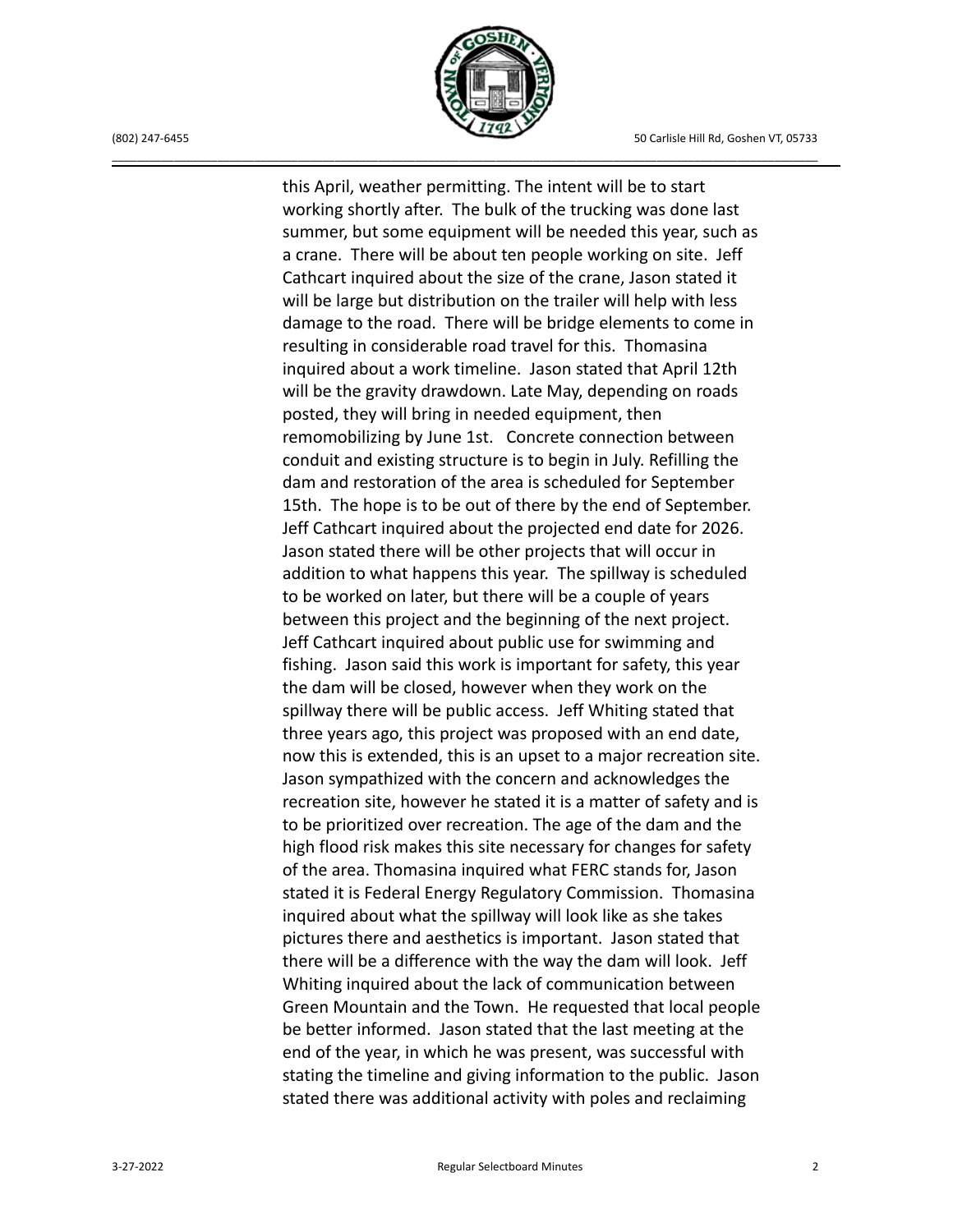

right of way that was done throughout town. Diane O'Classen inquired what roads will be used for travel. Jason stated that the same routes will be used as last year, Carlisle Hill and Goshen Ripton Rd. Galina stated that she lives on Carlisle Hill Road and last summer she experienced high amounts of disturbance due to many trucks, one after the other and coming, some starting trucking before 6am and running on Saturday. This left one day for a break. Galina further expressed concern with the dust that was created from all the trucking, which she found in her kitchen. Galina inquired if they can consider this factor. Jason said he would bring this up and see what he could do. Jason stated that last summer the weather was a factor, they would have to do the work on the good days, this resulted in running six days a week. This year the overall work will be much lighter. Galina inquired what is anticipated as the heaviest traffic, Jason stated that the fall will be the heaviest traffic, 150 trips over multiple days. In the spring 15-25 trips total, in the summer will be slightly increased from that. Last year the trips were around 20 trips a day. There will be a couple tractor trailer trips. Galina inquired about doing an alternate route for some of the runs, alleviating all trucks going by their house. Jason stated that 2,000 yards of concrete was poured last year, a few hundred is expected this year. The overall traffic will be much lighter than what was seen last summer. They pick the safest route for travel. Jeff Cathcart stated that the power company is able to go as needed through the Town. Jason stated that this site is regulated by FERC. Galina inquired about the dust. Jason will mention this to his people, a calendar will be given to the Town by the power company. Jeff Whiting stated that last summer that his wife, while traveling down Carlisle Hill Road, encountered a tractor trailer dangerously taking up a section of both sides of the road. Jason stated that he will get a schedule with work and traffic and will follow up on the dust aspect. Jeff Cathcart stated that there are bicycle races, and trail races that will be occurring at Blueberry Hill Inn. Jason stated that they encountered this last year, and knowing when the events are is something that they will look into. Thomasina inquired if Jason is the manager and the contact person. Jason said, yes. Madine Reed inquired if pilot cars could be used to help with large deliveries to avoid a person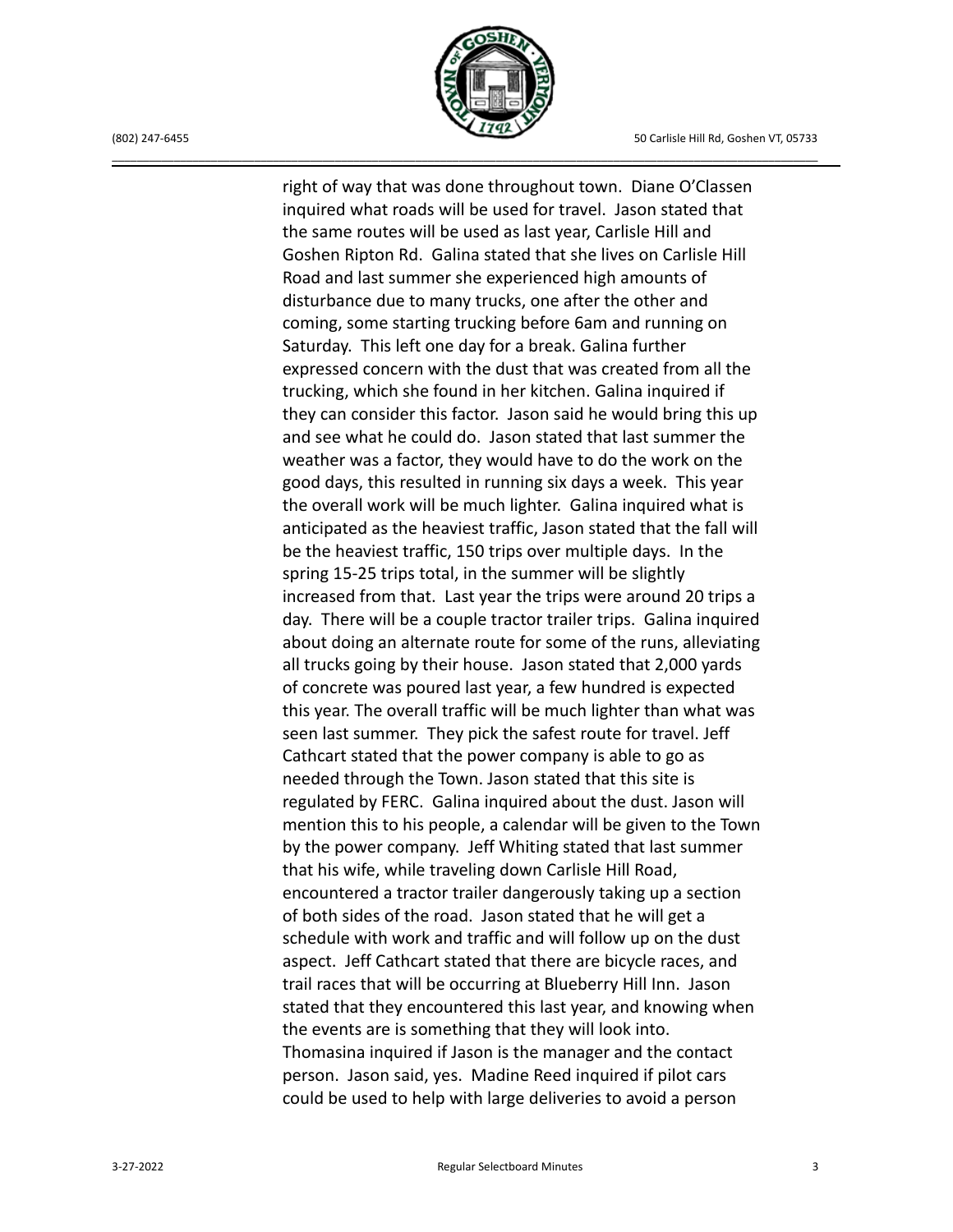

meeting a large truck. Jason said yes, this is a good point to have an escort vehicle. Fran inquired if Jason goes up to the dam in the winter. Jason stated yes he has been up, Fran expressed concern with winter damage with heavy equipment on the roads. Jason inquired about contact with the Town, he has contacted Marci in the past. Jason would like the meeting minutes of tonight's meeting. Diane O'Classen stated that Marci can let Jason know of the events as they come in as well. Thomasina would like to be cc'd with all communications. Jason thanked the board and citizens present and will be in contact with the Town with a schedule.

from the US.

 $\sim$ Chris Mattrick Chris is to discuss an update of what has happened in Goshen, Forest Service concerned with. Last year the money (\$30,000) was thought past and future, and the money that Jeff Cathcart was to be obtainable over a two year period, everyone thought this, but it was found to be only obtainable for one year. Chris stated that the pull off areas were created, thanks to Jim Hayes and Jeff Cathcart, this has helped considerably with less roadside parking. Silver Lake parking lot was worked on,it is now a drive through parking set up instead of the one way for entering and exiting. This site gets school buses and this has made it easier for the parking in that area. Moosalamoo campground sites and parking lot were worked on. Mastication work was done. Thomasina inquired about what the timeline for mastication is. Chris stated that it was long overdue. Galina inquired about what the benefit is. Chris stated that it is to get more sunlight in the area for the blueberries. The wood chips from mastication get burned. Galina stated that there are markings on several trees along Flora White, she inquired what this was for. Chris stated he will get to this. Chris stated that new signs were obtained with the trail systems for skiing and hiking. There was one rescue of a Forest Service member on one of the trails. Brandon Rescue and the Game Wardens were all on site, the rescue went well though an injury occurred. 2022 is not yet budgeted, this will be obtained mid April. Senator Leahy made a direct appropriation to Moosalamoo Recreation, there is hope that this year there should be more money for Goshen because of this. Future projects include; all three toilets to be replaced at the campground with concrete toilets instead of the wooden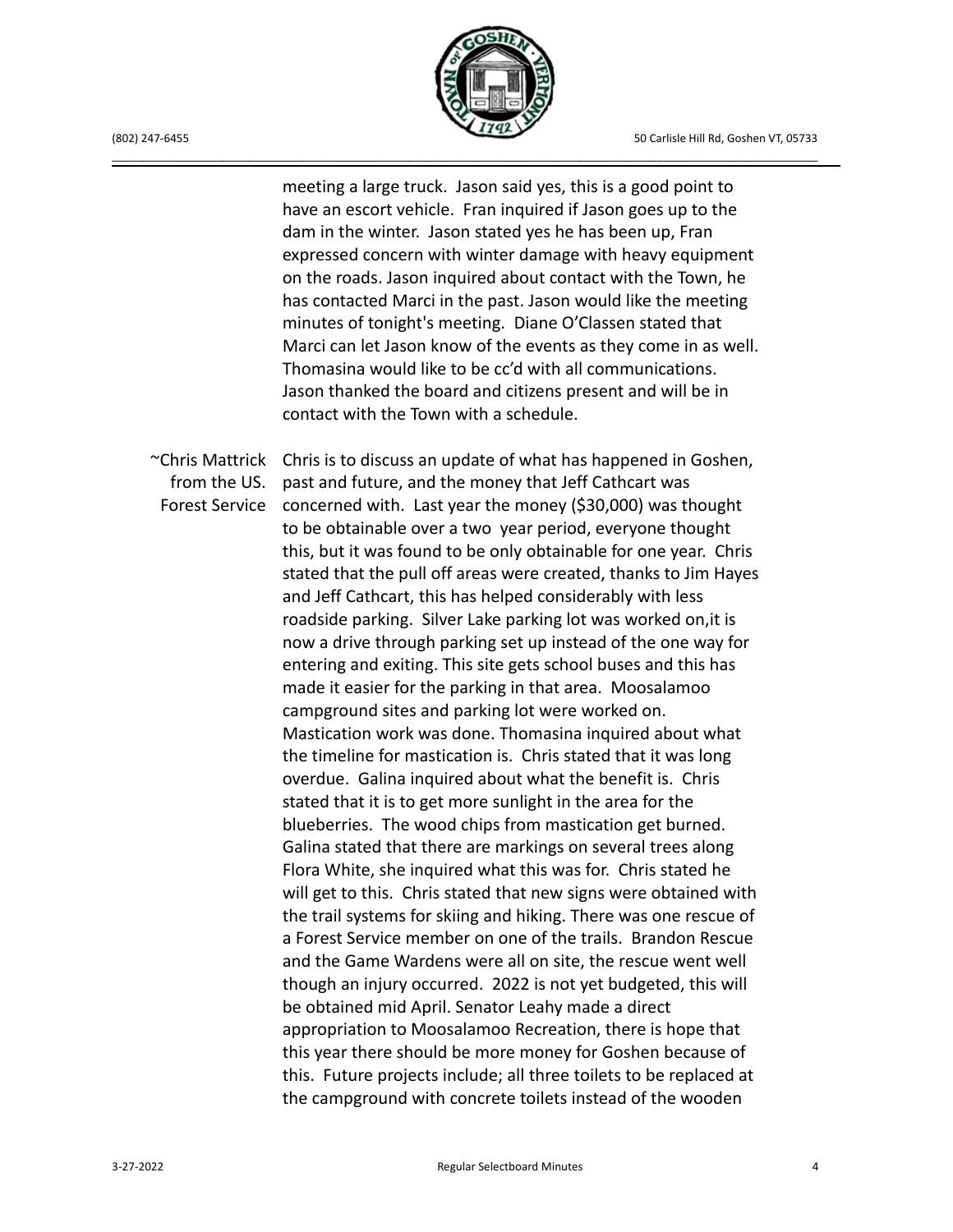

(802) 247-6455 50 Carlisle Hill Rd, Goshen VT, 05733

ones, these will be brought in through Ripton. Another smaller toilet will be changed over and this one will be coming from the Goshen side. This will be a smaller hauling and will occur towards the end of summer, early fall. Chris will let the Town know when these occur. There are plans to improve the Voter Brook area which include, resurfacing the pathway and putting in edging, this has not been done for 30 years and will demand equipment. A lean-to and small shed will be delivered to Moosalamoo, this will be for the campground host. There is a small timber sale plan around the blueberry management area, this will be with the Flora White area, there will be a small clearcut to get the sunlight in. This is why the trees are marked. This will also offer a buffer for the fire area. Galina inquired about who selects the trees, some are beautiful and healthy and are to be cut down. This is done with a forester, Chris stated that they try to avoid mastication of an area. Thomasina stated to Galina that it hurts her heart when these trees are cut, but it is beneficial for the area and blueberries. Galina inquired why some trees are selected and some are not, she saw some healthy trees marked where unhealthy ones are not to be cut down. Thomasina clarified this is also a timber sale so they will be cutting good trees for the sale. Chris stated that there will be a fire in April where there was mastication done last year. Additionally there will be the ordinary trail maintenance on the Blueberry Hill Inn trails. Chris stated that \$10-\$15,000 was allocated with the Goshen Road agreement last year, they would like to give the town \$15,000.00 to be used on Forest Road 32 and 27 for this year, but he will confirm as soon as a definite figure is obtained. Jeff Whiting inquired if there is a reason that other forest roads do not receive money. Chris stated that Fay Road and South Hill Rd do not get a lot of traffic. They want the money to go to high traffic roads. Thomasina inquired if Chittenden is getting money for their thrown up road. Chris stated that it is now a legal Town trail. Jim Hayes stated that he took a ride up South Hill with Dave Todd, and the GPS drops offl, Jim stated that Dave Todd has a 911 address and the GPS doesn't run true. Jim inquired if this is something that they can work on. Chris stated that this is something for the State to deal with. Cecile inquired about the logging happening on South Hill (Churchill). Cecile inquired about what the middle road is, Chris stated that this is a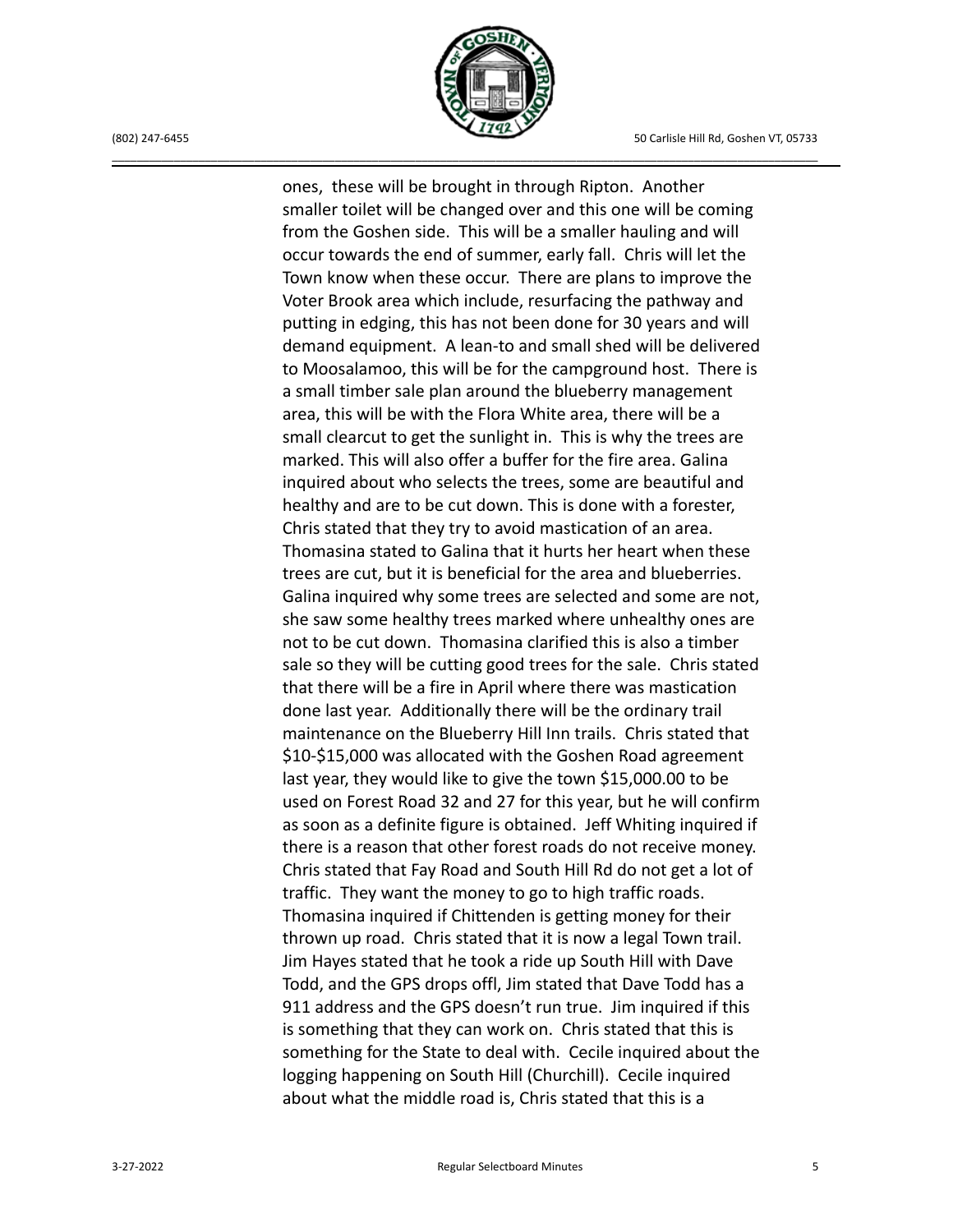

snowmobile trail and that the logging is being done with permission to access from the Forest Service.. Galina inquired if it is acceptable to have someone like her son help clear some of the trails down to Silver Lake. Chris stated that if someone does, they will not complain so long as it is only to clear the trail. Galina inquired about snowmobile use on Silver Lake. Chris stated that no snowmobiles are permitted on the Lake at any time. Galina stated that she has seen snowmobiles traveling high speeds on the lake. Thomasina stated that game wardens and state police have the ability to do traffic stops, however this is hard to monitor and be at the right place at the right time. Galina requested to have signs placed regarding this. Next year they will work with a Moosalomoo to Silverlake campground connector trail. There is money made available and an agreement through the VT Bicycle Association. Thomasina inquired if Silver Lake will be expanding the camp sites. Chris stated, no, but the Moosalamoo Recreation Association is looking at putting a year round cabin at Silver Lake. Galina stated they moved to Goshen because they love the Silver Lake area, she is not happy to hear of increased development of that area. She is opposed to this and any plans to have this area as a developed recreation site. Chris stated that this is projected to happen in the fiscal year 2023, it will hold 8-10 people and be a rustic structure. Thomasina stated that this will change the dynamic of garbage and waste. Chris stated that it will be a pack in, pack out system. The design will be different then what is seen at Chittenden Book, it will not be intermingled with the current sites. Chris stated that it will be between where the Goshen trail comes down and campsite 1. Galina stated that this is the most beautiful area and their favorite spot, she spoke again of her opposition with this. Chris stated this won't change what is seen from or around campsite 1. The structure will be located across the trail on the other side and further in the woods. Thomasina inquired if there had been opposition with these huts before. Chris stated the one at Chittenden Brook went through with no problem. Thomasina stated sometimes these things happen before people can recognize what is going on and thus had no time to oppose. Thomasina stated that she grew up here and knows the Silver Lake area, this will change what Silver Lake is. Madine stated that how we know Silver Lake as is, occurred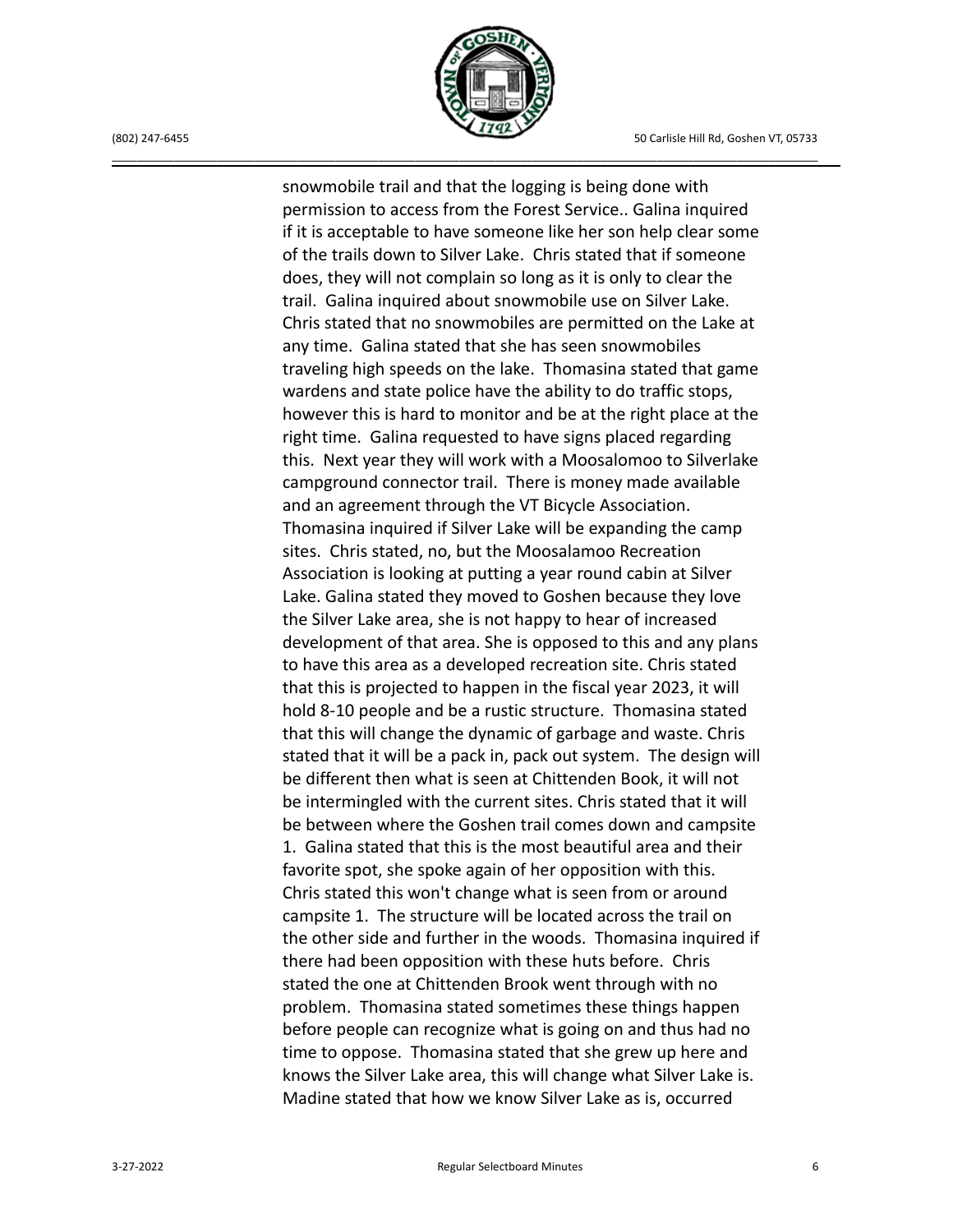

from a change from what it was, which was an area with no campsites, now it is a woodsy beach area. Chris mentioned that a long time ago Silver Lake was a major place of destination and there was a hotel there. Chris stated that if people are concerned about the project, either pro or against it, he will leave his card with a contact. Chris stated that the Fay road property has been sold that previously belonged to Andrew Marks, he inquired who the new owners are. Chris stated that they cut trees down on National Forest land and have not asked for permission or obtained a permit to do so. Jeff Cathcart looked up the property transfers in the Town Report, the name of the new owner was given to Chris. Marci stated that she walked the property with the new owner, who was working with a forester and it was thought that they had an agreement with the National Forest. Chris stated that any previous agreement would not have transferred when the property was sold. She needs to reapply for the permit. He will be contacting her. Thomasina inquired who would be paying for the cabin being built at Silver Lake. Chris said that Green Mountain National Forest is not paying for this. It is through the Moosalamoo Association. Thomasina inquires who makes sure that a non-profit business is not funding employees with money, where is the check on this. Chris stated that the National Forest does not look into the business of other people. Thomasina inquired what the benefit is for this cabin, Chris stated that it is for people that do not want to sleep at a traditional camp site. Thomasina stated that many non-profit businesses are making money. Thomasina stated that it doesn't sit well with her that a small business is making money from a development on public land, land that belongs to all people and should not have a private non-profit entity able to develop on it. Jeff Cathcart inquired if there will be vehicle counting this year. Chris said no, it was done a few years ago, and typically occurs every 5 years. Jeff Cathcart never got results from the last count, which he asked for. Thomasina inquired if the count reports high volume times, Chris stated no. Jeff Cathcart appreciated Chris coming. Chris thanked Dave for plowing the turnouts. Dave Sabatini inquired about the blueberry management area parking to be expanded as it gets high winter traffic. Chris stated that there are a few archeological sites that hinder expansion of the winter parking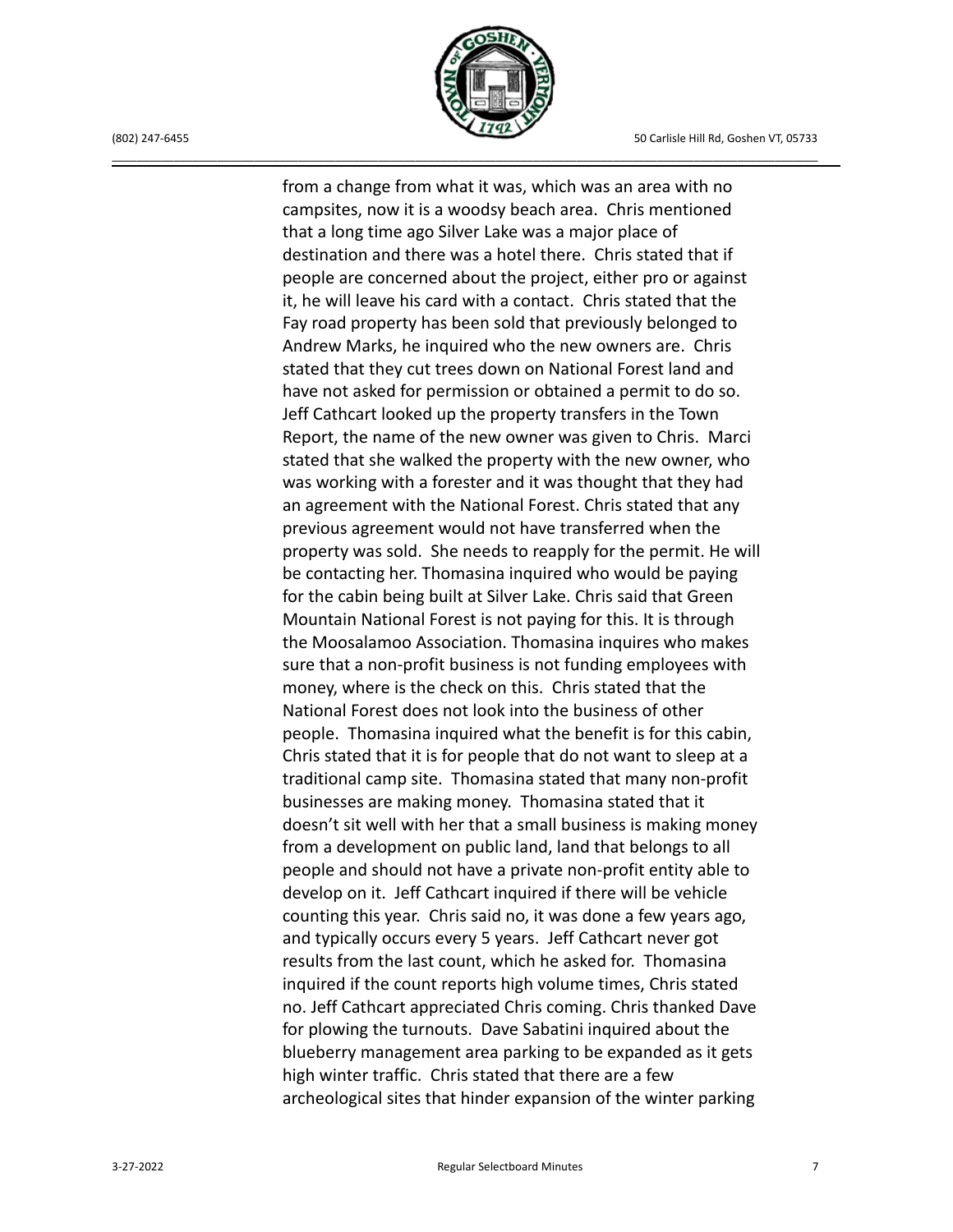

|  | (802) 247-6455 |
|--|----------------|
|  |                |

|                                                   | on both sides. Chris further stated that having an emergency<br>vehicle being able to access the trails is also problematic. Jeff<br>Cathcart suggested putting a sign in front of the gate saying do<br>not block the gate. Chris thanked the board and citizens for<br>their time.                                         |        |
|---------------------------------------------------|------------------------------------------------------------------------------------------------------------------------------------------------------------------------------------------------------------------------------------------------------------------------------------------------------------------------------|--------|
|                                                   | ~Adopt LEMP Jeff Cathcart stated that a change will need to happen with the<br>Motion for LEMP form, as Tony Clark's name is on the LEMP. Diane<br>adoption of Lemp O'Classen motions to accept LEMP with the changes necessary,<br>Thomasina 2nd.                                                                           |        |
| ~Special Events<br>Application                    | Jeff Cathcart stated that two events are happening with<br>Blueberry Hill Inn, one is a running event and the other is for<br>biking. Galina inquired if residents get a discount. Diane stated<br>that she would have to inquire with Blueberry Hill Inn. The<br>application was complete and both days have been paid for. |        |
| <b>Motion for Special</b><br><b>Events Permit</b> | Diane O'Classen makes a motion to accept and approve the<br>special events applications for the two events, Thomasina 2nd.                                                                                                                                                                                                   |        |
| <b>OLD BUSINESS</b>                               | Thomasina wanted to clarify that the website is on the web,                                                                                                                                                                                                                                                                  | 33 min |
| ~ Town Web                                        | a Town computer will not be used for her to do the work.                                                                                                                                                                                                                                                                     |        |
| Server                                            | The company that hosts the website is FatCow, which no                                                                                                                                                                                                                                                                       |        |
|                                                   | one is happy with. Fatcow for the year costs \$215.28.                                                                                                                                                                                                                                                                       |        |
|                                                   | Godaddy charges for email addresses, which Thomasina                                                                                                                                                                                                                                                                         |        |
|                                                   | stated she was not interested in further pursuing,                                                                                                                                                                                                                                                                           |        |
|                                                   | SiteGround is \$6.69 a month with free email and a staging                                                                                                                                                                                                                                                                   |        |
|                                                   | site. The website can be built and shared with Town officials                                                                                                                                                                                                                                                                |        |
|                                                   | and the board before it goes live. Thomasina would like to                                                                                                                                                                                                                                                                   |        |
|                                                   | make a motion, this is \$100 a year, half of what FatCow cost,                                                                                                                                                                                                                                                               |        |
|                                                   | to move from Fatcow to Siteground, this would include                                                                                                                                                                                                                                                                        |        |
|                                                   | working with Dave McKinnon on getting things switched                                                                                                                                                                                                                                                                        |        |
|                                                   | over. Diane O'Classen inquired if this will change how                                                                                                                                                                                                                                                                       |        |
|                                                   | emails are sent. Thomasina stated that this is a secure site,                                                                                                                                                                                                                                                                |        |
|                                                   | and no one will have access to others peoples email.                                                                                                                                                                                                                                                                         |        |
|                                                   | Thomasina would like to come back to the board and speak                                                                                                                                                                                                                                                                     |        |
|                                                   | regarding having distribution email in the future. This would                                                                                                                                                                                                                                                                |        |
|                                                   | mean that Selectboard email would be distributed to                                                                                                                                                                                                                                                                          |        |
|                                                   | individual emails. If someone changes their email or is no                                                                                                                                                                                                                                                                   |        |
|                                                   | longer a Selectboard member their email will be removed                                                                                                                                                                                                                                                                      |        |
|                                                   | but the Selectboard email will always stay the same.                                                                                                                                                                                                                                                                         |        |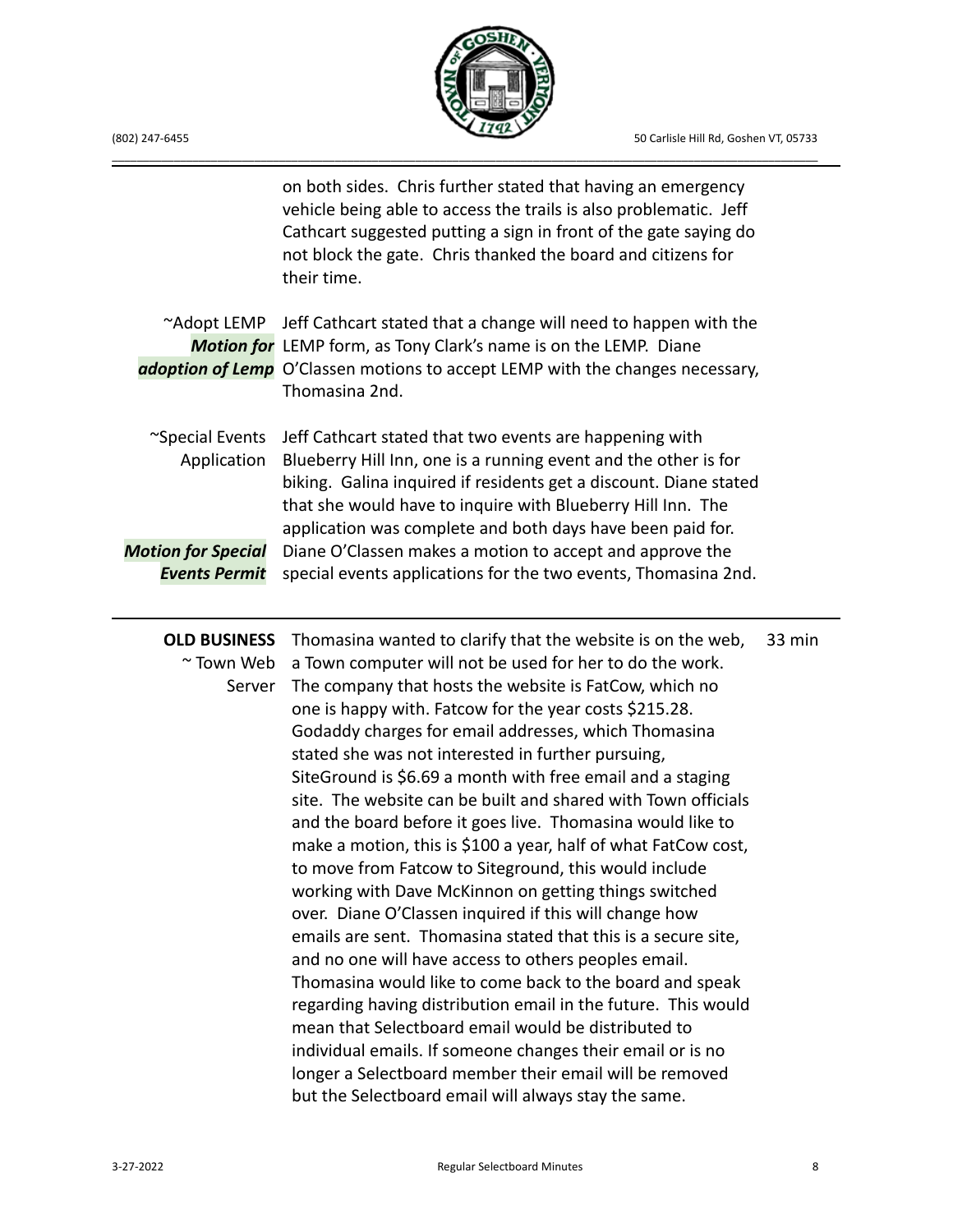

*Motion for web hosting change* ~ Engineer for Town Hill Paving Project Madine stated that currently Rosie's computer is the main server, this can be problematic as it shuts down periodically and interrupts their work, they have to wake up Rosie's computer. Thomasina stated that this could be inquired within the office. Marci stated that this occurs every 5-10 minutes where Rosie's computer screen will go to sleep if not being used. Thomasina stated that this should be looked at. Thomasina made a motion to move from Fatcow to Siteground, and have Dave McKinnon start implementing this soon, as there is a lot of information that needs to be gathered. Jeff Cathcart inquired if this will be setup as an official site. Jeff Cathcart stated that before this goes live a lawyer will need to look at the site. Thomasina stated that yes, the site could be shared with the lawyer. Jeff Cathcart clarified that this will then be deemed a Town website, and inquired if the site would go live for the Town people. Thomasina stated that no, it will be internal and upon approval will then go live, she said it would be an official and very nice website. Diane O'Classen 2nd Thomasina's motion. Jeff Cathcart inquired with Thomasina if she would maintain the site, she stated herself and Marci. Jeff Cathcart reported that on April 12th at 10 am, District 3 will be in town to walk the area (Town Hill Rd). Thomasina requested to be included with the email communication. She would like to be in the loop. Jeff Cathcart stated that the email correspondence is a gray area as it easily becomes a meeting if members respond to one another. Jeff Whiting stated that District 3 could send an email to all the board members stating not to reply to all. Thomasina would like to be in the know of what goes on prior to a meeting, she would not be responding but would like to have the information and read material. Marci stated that the information for the Selectboard should be sent to all the board members, so long as they do not respond to all. Jeff Cathcart stated that everyone can talk with Marci without having a meeting. Jeff Whiting stated that there used to be a box for Selectboard exchange of information. Jeff Cathcart and Diane both stated that previously only some members would communicate, not everyone was given all email correspondences and the members had certain things they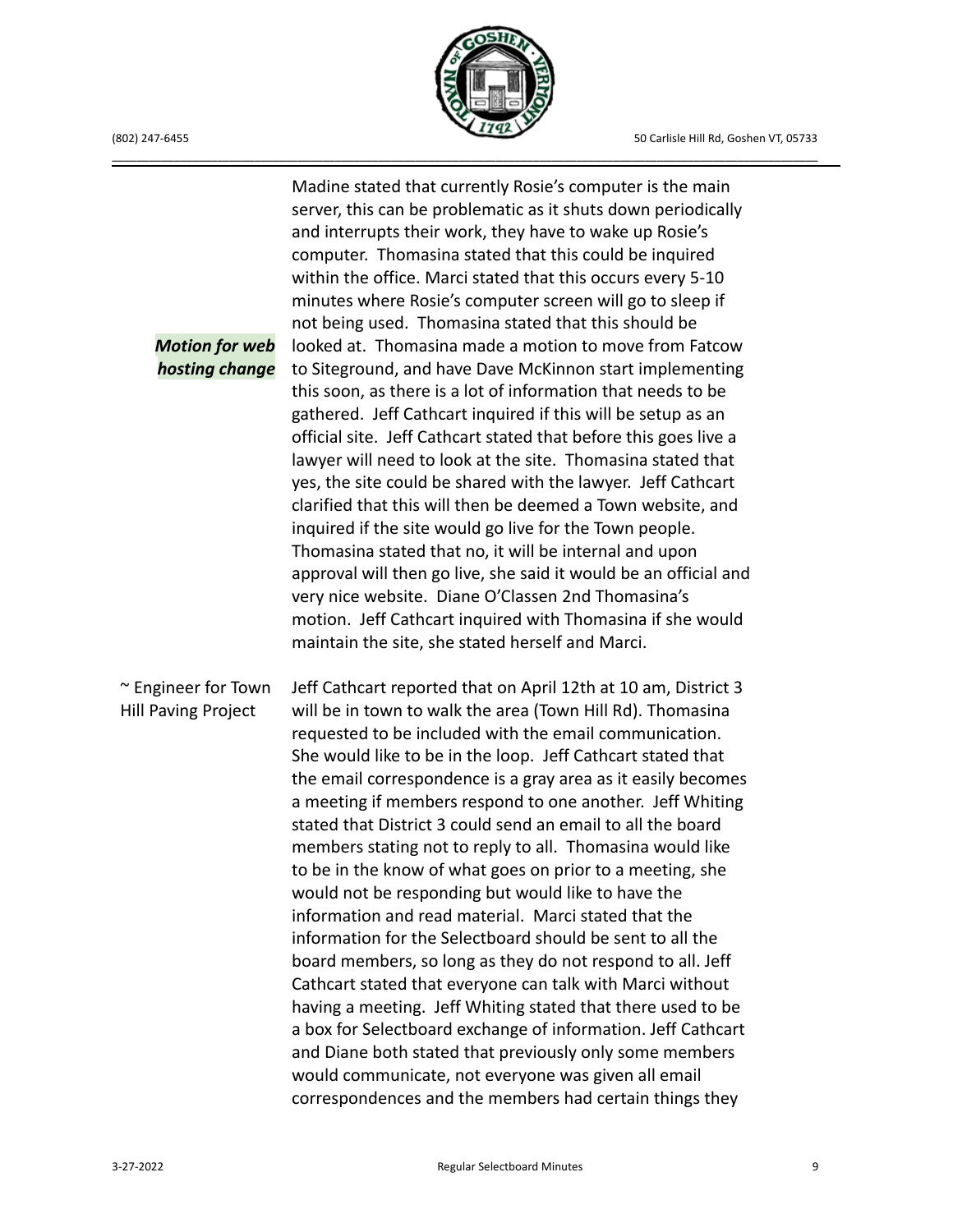

~ South Hill Jeff Cathcart makes a motion to remediate the South Hill *Motion for South* Issue, Thomasina would like to add to the motion, that *Hill* clarifies the recognition of the new route that was would focus on. Diane O'Classen stated it is at the meetings that they come together and discuss their findings. Jeff Cathcart stated again that this is how it is done. Thomasina stated that she will accept this but she still feels there is another way of communicating. Thomasina thanked Jeff for the discussion. constructed and the discontinued use of the older section. Thomasina 2nd. **ROADS** Jim Hayes stated that the green truck is working great and was easy to pull out, no damage was done. Early in the morning Jim had met the school bus while he was pulling over on 73, and a fast moving vehicle was coming down from the gap, he had to move fast. The rear tire went into the ditch which pulled the truck, the ditch is deep and he could not get it out. Marci stated that many people helped which was nice and much appreciated; neighbors that gave Dad a ride, a State Highway truck that spread salt down around the truck, and a Constable/Police Officer that was heading to work stopped to help direct traffic as well as assist with anything else needed. Jeff Cathcart inquired about the trucks hauling in town. Acker trucking was seen hauling many loads this morning. Jim stated that Acker's called and asked permission from Jim. Jim gave permission because it was cold this morning (6F) and will be for a few days. Jeff Cathcart inquired about winter sand, Jim stated that they have two loads left. There is gravel being made in Brandon that can be trucked up. Jeff Cathcart received an email from Brian Sanderson about mud season and gravel, inquiring from towns to report a more than usual use of gravel due to the widespread mud season throughout Vermont. Jeff Cathcart gave Brian information about gravel needed for mud. 8 min.

**CITIZENS CONCERNS** Jeff Whiting had a complaint that the Acker trucks were 34 min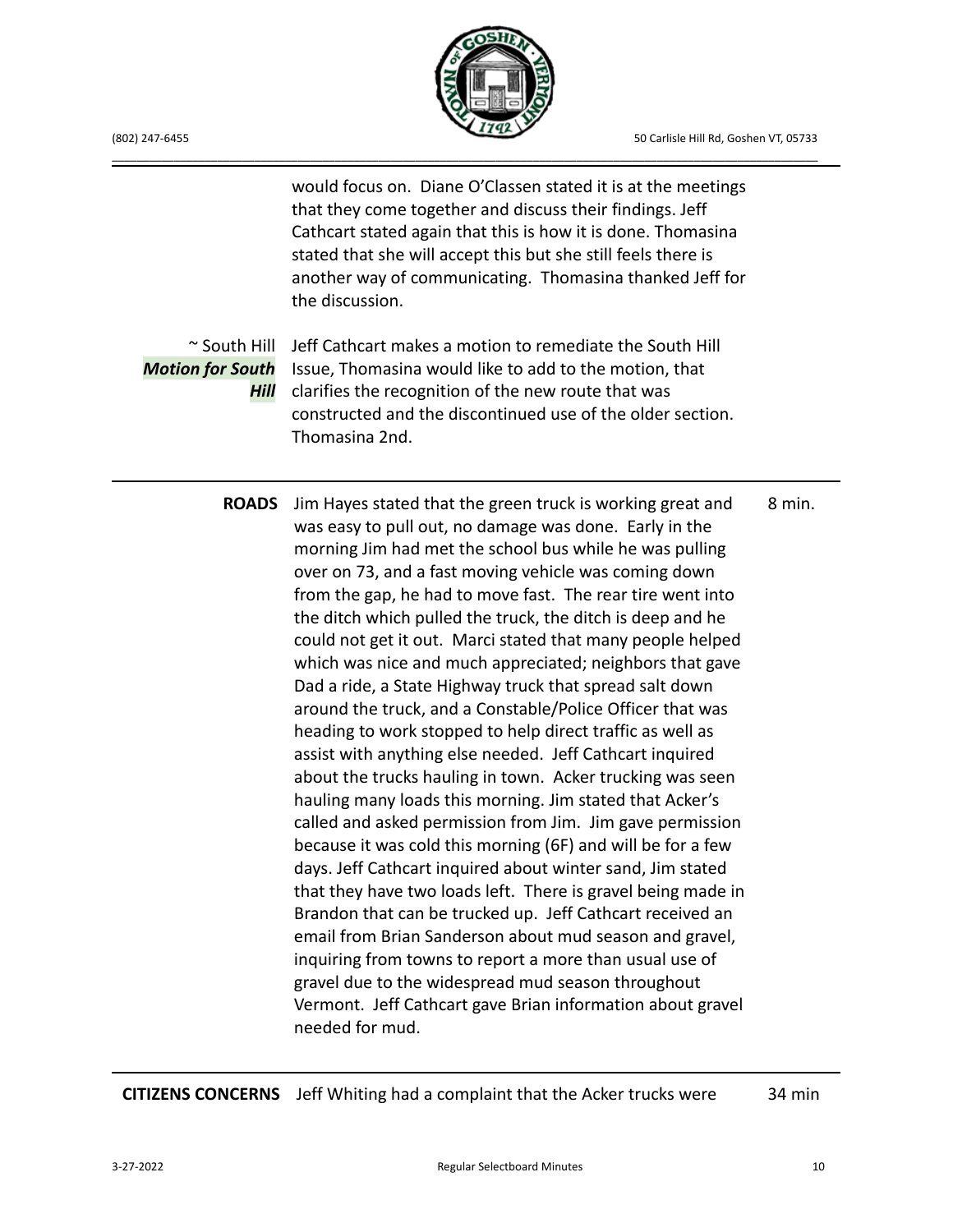

(802) 247-6455 50 Carlisle Hill Rd, Goshen VT, 05733

hauling as he heard that they did not have a permit. Marci has this on her list to do for tomorrow.

Jeff Cathcart stated that there is some bridge work that will need to be done for next year. On the April 12th, District 3 visit, Jeff will inquire about the bridge work with Brian. Jeff Whiting stated that this would be a 90% matching grant. The grant will need to be applied for now, money is then allocated later. The State will be putting emphasis on bridge repair this year. Thomasina inquired about working on grants now. Jeff Cathcart stated several grants may be available by State, Federal, as well as Regional, they are constantly looking out for grants. Jeff Whiting and Jim Hayes will figure out which section to do this year for the connected water grant, this is a 75-25 matching grant. The 100 meter section needs to be brought up to Orange Book Standards. Jeff Cathcart stated that the shotrock from the dam could be looked into being obtained for the Town. Jim stated that Silver Lake road needs work. He would like to ditch to help alleviate standing water in the spring, which he feels contributed to the high mud in that area this year. Jeff Cathcart will start a bid package for paving. Thomasina and Diane brought up the question of the paving work done on Carlisle Hill while the Dam project hauling would be occurring. Jim stated that the pavement would be able to take a heavy load, its hauling in the spring of the year that damages the pavement. Thomasina inquired if the engineer could also look at Carlisle Hill Road. Thomasina stated that perhaps looking at digging up Town Hill and doing this in sections over time instead of putting money into patching. Jim remembers when Town Hill was not driveable because of the mud. Marci stated that having a better base makes the difference. Jeff Cathcart will talk to Brian Sanderson to see if he has any ideas. Jim stated that the base is not good enough for the heavy trucks under the pavement, which accounts for the wheel well tracks and the water to run down the road. Jim stated that a skim coat of pavement for Town Hill could last for 10 years or so, this would take care of the potholes and crumbling pavement, and give the Town time to build up money to do a better job. Jim stated that it has been about 30 years since Town